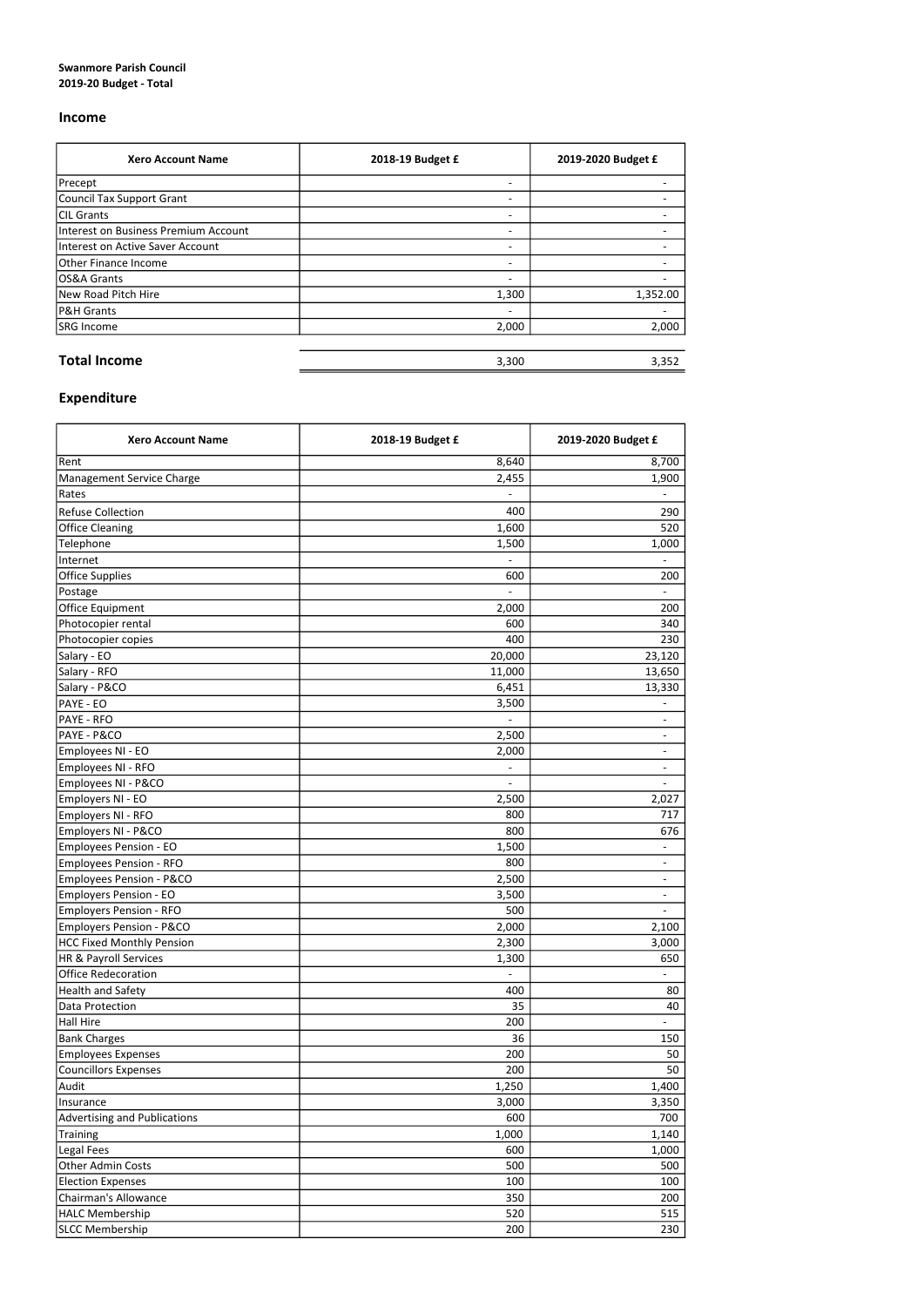| Parish Online Membership                                              | 50                       | 46           |
|-----------------------------------------------------------------------|--------------------------|--------------|
| Hants Playing Fields Membership                                       | 60                       | 40           |
| <b>NALC Levy</b>                                                      | 160                      | 183          |
| Communications                                                        | 1,000                    | 1,000        |
| Depreciation                                                          |                          |              |
| Donations                                                             | 5,000                    | 2,500        |
| S137 Award                                                            | 2,600                    | 3,000        |
| <b>Community Project Award</b>                                        |                          | 2,500        |
| <b>PWLB Loan Repayments</b>                                           | 6,322                    | 6,223        |
| <b>ACSO Salary Costs</b>                                              | 13,950                   | 10,000       |
| <b>ACSO Admin Fee Costs</b>                                           | 1,550                    | 1,000        |
| <b>Village Community Events Costs</b>                                 | 2,500                    | 3,365        |
| <b>West Hoe Cemetery Funding</b>                                      | 6,000                    | 5,000        |
| <b>Street Lighting Energy</b>                                         | 1,200                    | 1,200        |
| <b>Street Lighting Maintenance</b><br><b>Street Lighting Repairs</b>  | 10                       | 1,000        |
| <b>Street Light Installation</b>                                      |                          |              |
| Speed Limit Sign Costs                                                | 2,080                    | 3,500        |
| <b>Village Beautification</b>                                         | 1,000                    | 1,000        |
| Village Entrance Signs                                                | 400                      | 400          |
| Lengthsman                                                            | 200                      | 200          |
| <b>HCC Funding Initiative</b>                                         |                          |              |
| Road Safety Improvements                                              |                          | 10,000       |
| <b>Grounds Contract - New Road</b>                                    | 7,500                    | 8,752        |
| <b>Grounds Contract - Medlicott</b>                                   | 1,500                    | 2,102        |
| <b>Grounds Contract - Meadows</b>                                     | 4,000                    | 3,820        |
| <b>Grounds Contract - Car Park</b>                                    | 1,750                    | 2,126        |
| <b>Grounds Contract - Amenities</b>                                   | 250                      | 250          |
| Grounds Other - New Road                                              | 3,500                    | 5,800        |
| <b>Grounds Other - Medlicott</b>                                      | 1,000                    | 1,000        |
| Grounds Other - Car Park                                              | 1,500                    | 1,500        |
| <b>Grounds Other - Amenities</b>                                      | 6,000                    | 4,000        |
| <b>Grounds Other - Miscellaneous</b><br><b>Village Survey actions</b> |                          | 500<br>5,000 |
| <b>RoSPA Inspections</b>                                              | $\overline{\phantom{a}}$ |              |
| <b>WCC Inspections</b>                                                | 250                      | 250          |
| Other Inspections                                                     |                          |              |
| Pest Control                                                          | 400                      | 200          |
| Dog Bin Service                                                       | 1,200                    | 1,300        |
| New Road Equipment Maintenance                                        | 6,500                    | 7,000        |
| Play Equipment Maintenance                                            | 500                      | 500          |
| <b>Meadows and Woods Maintenance</b>                                  | 5,700                    | 1,500        |
| <b>Swanmore Conservation Group</b>                                    |                          | 1,000        |
| Hedges & Ditches - Marsh's Meadow                                     |                          |              |
| <b>Tree Surveys</b>                                                   | 1,000                    | 1,000        |
| <b>Tree Work</b>                                                      | 1,000                    | 3,500        |
| <b>Car Park Extension</b>                                             |                          |              |
| <b>SRG - Grounds Contract</b>                                         | 8,500                    | 10,200       |
| <b>SRG - Grounds Other</b>                                            | 4,200                    | 5,200        |
| <b>SRG - RoSPA Inspections</b>                                        |                          |              |
| <b>SRG - WCC Inspections</b>                                          | 100                      | 100          |
| <b>SRG</b> - Pavilion Cleaning<br><b>SRG - Pavilion Water</b>         | 2,000                    | 3,800        |
| <b>SRG</b> - Pavilion Waste Water                                     | 100<br>100               | 100<br>130   |
| <b>SRG</b> - Pavilion Electricity                                     | 500                      | 550          |
| <b>SRG</b> - Pavilion Rates                                           | $\blacksquare$           |              |
| <b>SRG</b> - Pavilion Maintenance incl CCTV                           | 3,000                    | 3,500        |
| <b>SRG</b> - Tree Surveys                                             |                          | 500          |
| <b>SRG - Tree Work</b>                                                |                          | 1,000        |
| SRG - Play Equipment Maintenance                                      | 11,000                   | 500          |
| <b>Total Expenditure</b>                                              | 208,469                  | 210,992      |
| <b>Total Precept Requirement</b>                                      | 200,261                  | 207,640      |
|                                                                       |                          |              |
| Per household:                                                        | 2018/19                  | 2019/20      |
|                                                                       | $\mathbf f$              | £            |
| <b>Band A</b>                                                         | 99.82                    | 96.04        |
| <b>Band B</b>                                                         | 116.46                   | 112.05       |
| Band C                                                                | 133.10                   | 128.06       |
| <b>Band D</b>                                                         | 149.74                   | 131.15       |
| Band E                                                                | 183.01                   | 147.54       |